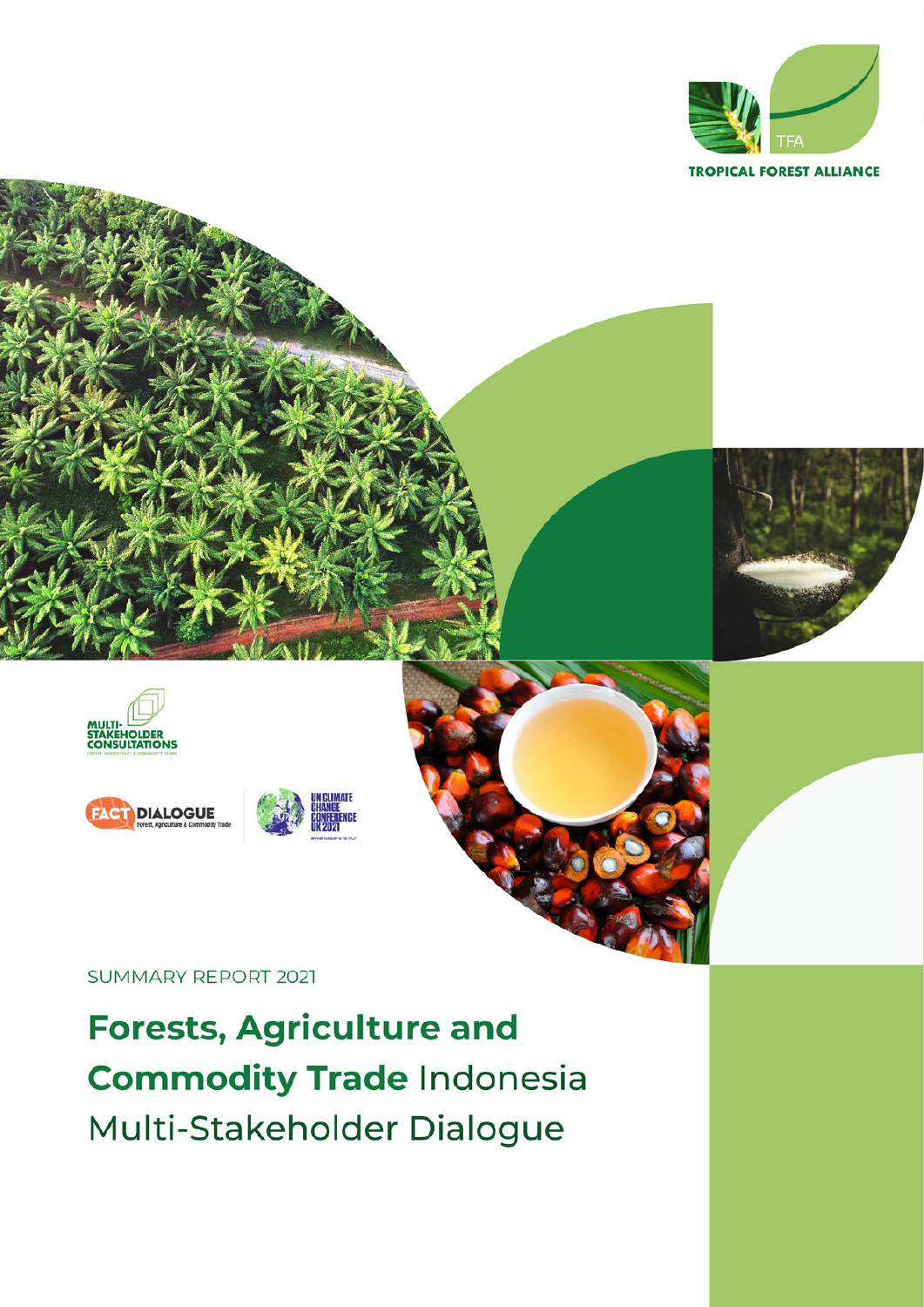# **EXECUTIVE SUMMARY**

As President of COP26, the United Kingdom is leading the FACT Dialogue on sustainable land use and trade in forest and agricultural commodities. Indonesia accepted the invitation to co-chair the dialogue together with the UK which will be initiated with a Ministerial Roundtable Dialogue in mid-April 2021. FACT aims for countries to mobilize and achieve collective, ambitious and transformative commitments, laying the foundation for soft commodity agricultural production systems that avoid tropical deforestation while assuring food security and economic development through trade. FACT is a Government led dialogue (G2G), supported by wider multistakeholder consultations (MS Track), aiming to strengthen political commitment and increase financial flows for nature-based solutions to climate change and biodiversity loss through transformative ideas.

FACT Multi Stakeholder Track Dialogue, is one of the facilities for parties, especially non-state actors to be involved and contributing to support the government in shaping principles & roadmap, forward planning and to ensure Indonesia's strategic agenda are incorporated considering a South to North perspective, not only a North to South perspective, and to move towards deforestation-free commodity production.

In parallel, The UK Government requested Tropical Forest Alliance (TFA), a leading public private partnership focused on commodity driven deforestation hosted by the World Economic Forum, to organize and convene the MS track. It is being set up to provide feedback and recommendations to the government process as well as align multi-stakeholder actions.

As part of the Forest, Agriculture and Commodity Trade Dialogue or FACT Dialogue Tropical Forest Alliance hosted the first dialogue in Indonesia on 10 March 10, 2021. Just recently, on 9 April 2021, the second dialogue was conducted online. The dialogue involved non-state stakeholders from supply chain actors (growers, traders, buyers) and civil society actors that have the same commitment to reducing commodity driven deforestation and building a forest positive future in Indonesia.

The dialogue aims to identify key trends, issues and opportunities for collaboration amongst stakeholders to support trade in commodities that have been produced sustainably, particularly in the area of trade and market development, smallholder support, traceability and transparency, and lastly research, technology and innovation. The dialogue resulted with two interlinked recommendations as follows.

# **Support from the Government of Producing Country, Support to Smallholders, Need for Sharing of Responsibility, and Multi Stakeholder Involvement**

Trade and market development is to some extent related to smallholders as part of the supply chain, especially for some commodities such as palm oil, coffee, and rubber. Support from both national and local governments in the producing country are key, especially in terms of issuance of supporting and enabling policies and regulations as a form of long-term commitment.

Support to smallholders can also be done indirectly but channelled through the companies who buy from them. In this case, the company will be the one having access to financial mechanism, which the fund then be channelled to smallholders in different forms including provision of good seeds, training, and as premium price.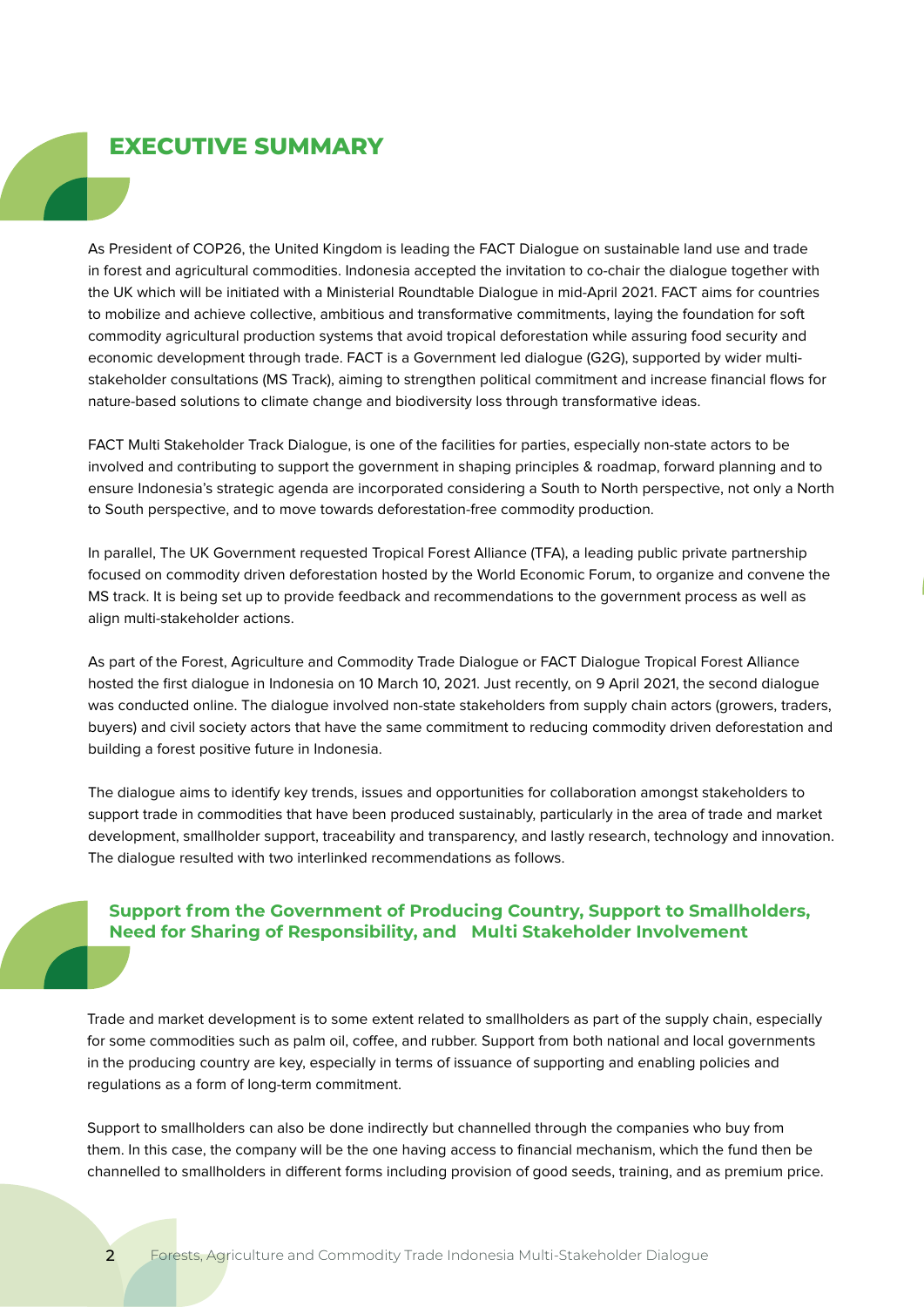Social commensurate efforts to create more demand for sustainable products is important to develop a sustainable market and to close the gap between supply and demand. It is important to ensure that sustainable products can all be absorbed by the market to allow premium price and proper price level for producers.

Multi stakeholders' involvement will be real implementation of sharing of responsibilities, not only between governments involved in international trading but also domestically amongst different actors be it central government, local governments, growers, buyer companies and other actors including local communities. A system that links upstream (smallholders and small suppliers) with off-takers (guarantee off-taking) and investors/ financiers with the oversight of local government is one of the models for multi stakeholders' involvement.

### **Transparency & Traceability, Research & Development (Innovation & Technology)**

Recommendations for providing the incentives in transparency & traceability, research & development involve a combination of the leadership of the government but also the multistakeholder approach in the mammoth task to sustain a thriving transparent & traceable commodity, research & development that could support reducing expansion of businesses into carbon rich ecosystems, such as forests.

On transparency & traceability the government leadership is sought to among others: (i) Revise current regulatory framework related to transparency and traceability because the current framework is not encouraging the disclosure of the commodity supply chain information; (b) Enforce ISPO and find ways for Surat Tanda Daftar Usaha Budidaya Perkebunan (STDU-B) to be a tool to encourage traceability; and (c) Facilitate the development of a "universal traceability system" that should include independent small-holder's.

Meanwhile on research & development the government leadership is also sought to among others: (i) Enhance the current research grant program that pairs universities with private sector actors and the topics for research may be directed to focus on supply chain issues; (ii) Encourage pairing of big companies to provide transfer of technology to smallholders in good seeds and eventually improving yields of smallholders and ease the pressure on forests; (iii) Provide investment in R&D and agricultural intensification and (iii) Capitalize on South-South cooperation beyond G2G but also bring South-South companies to co-invest in R&D, innovation.

Indonesia has now been undergoing transformation, building on existing actions to do better at protecting natural resources and continues the journey while also substantially reviving the economy into growth trajectory where the government encourages collaboration with stakeholders to reduce deforestation in the commodity supply chain.

The results of the FACT dialogue shall be leveraged to bring producers and forest country voices into the table and become a valuable input in the form of a strategic profile of sustainable supply chain discussions with which the government could utilize to obtain a better position in the wake of conversations with consumer countries.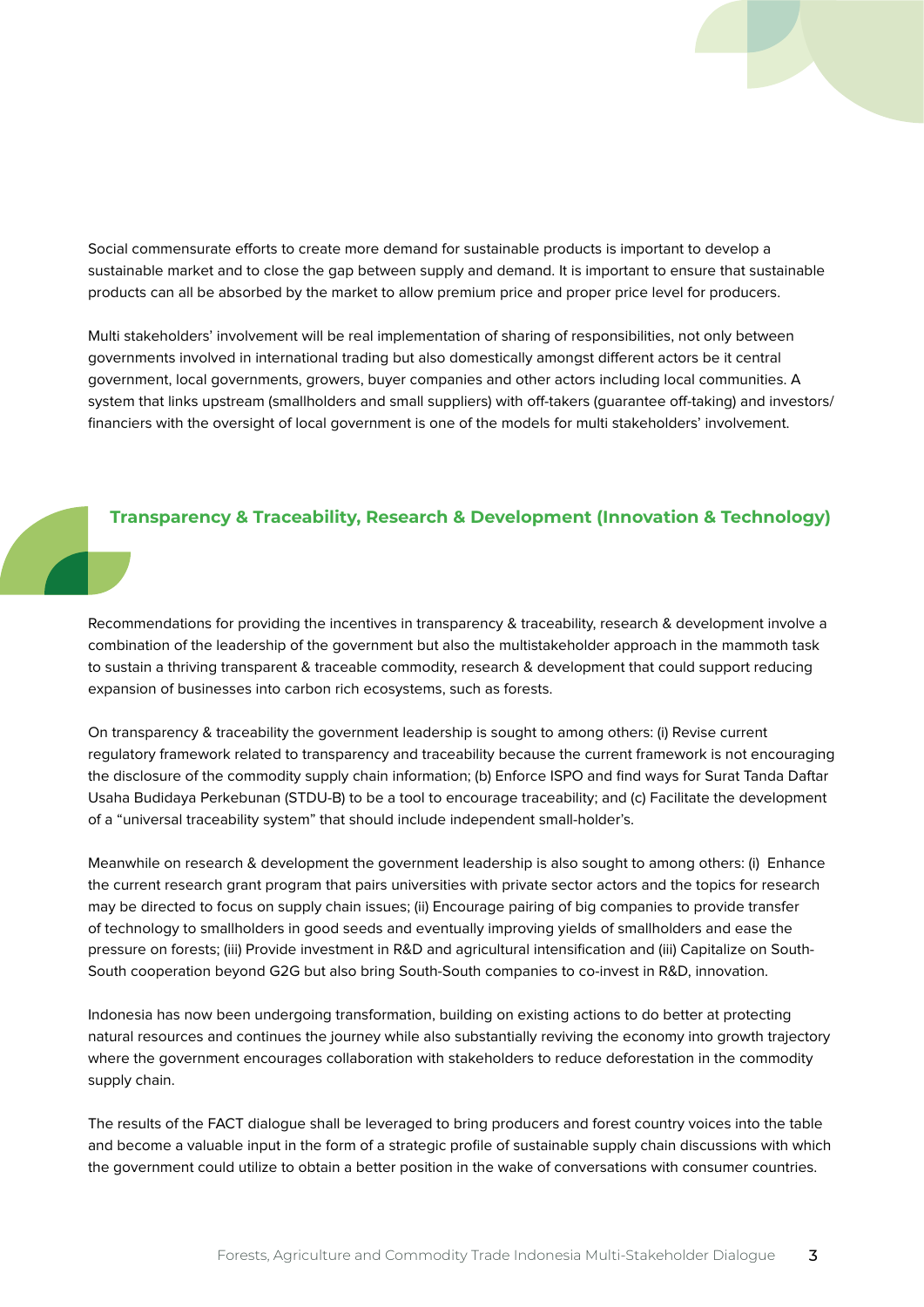# **CONTEXT**

This FACT Dialogue aims to understand key trends, issues and opportunities from multi-stakeholders in Indonesia to provide recommendations for the government to continue and build collaborative action to protect forests, enhancing livelihoods and supporting economic development with sustainable supply chains. The dialogue is divided into four key themes following the structure of the Ministerial Roundtable, which are Trade and Market Development, Smallholder Support, Traceability and Transparency, and Research, Technology & Innovation. Explanation for each theme are as follows:



### **a. Market and Trade**

This theme covers how to support the development, implementation, and alignment of domestic policies (across producers and consumers) that govern trade, market development and finance for agricultural commodities and forests.

### **b. Smallholder Support**

This theme aims to develop proposals to support to smallholders within the agricultural commodity supply chains, including identifying policy measures to support their participation in markets, access to finance, support forest management and standing forest preservation.

#### **c. Traceability and Transparency**

This theme includes technical discussions around the proof and acceptance of any standards being met (i.e., certification), support information collection, monitoring and disclosure.

#### **d. Research, Technology, and Innovation**

This theme focuses on supporting research, development, and deployment of innovative approaches to reduce land expansion into sensitive ecosystems.

Participants (please see the last page of this report for the list of participants) were divided into two groups. The first group covers topics on trade and market development & small holder support, while the second group covers topics on traceability and transparency & research, technology, and innovation.

The first group discussed questions related to Indonesia on: what actions Government could take to increase trade in commodities that have been produced sustainably; what examples of good practice and learning are; what measures are needed to support smallholders to transition to climate resilient agriculture; what a good model would look like and how could it be taken to scale; and who are the champions in the region and what are their best practices.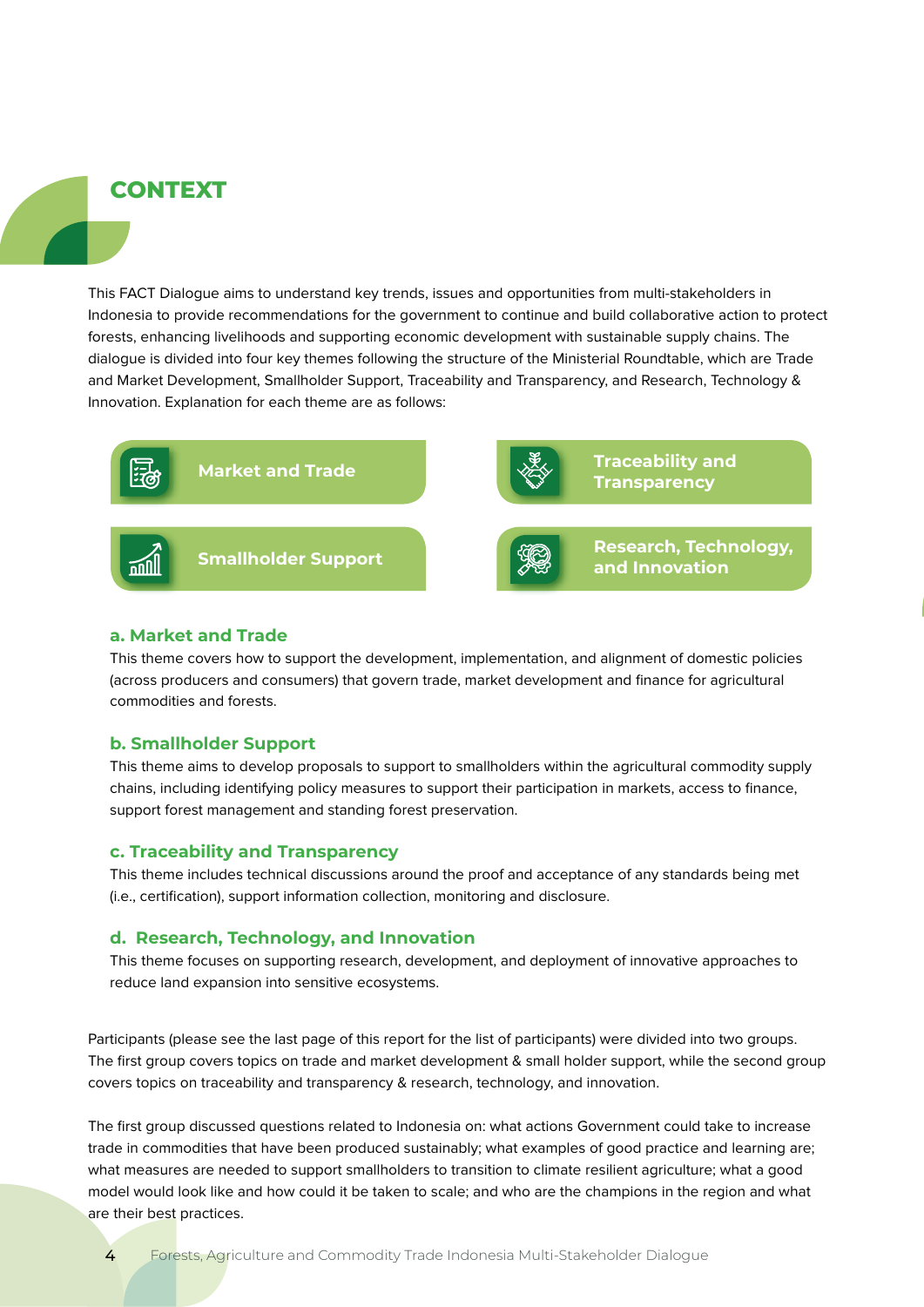The second group discussed questions on: what actions Governments could take to help the traceability of sustainably produced commodities; how good practice can become widespread; what actions governments could take to help agriculture research and development be better aligned with farmers' needs; what examples of successful partnerships in this area are and what lessons can be learnt; who the champions in the region are and what their best practices are?

Prior to the group discussions, survey was conducted with two questions on: what is the biggest hurdle to achieve sustainable commodities productions; and what can consumer countries do to support sustainable commodities production?

# **FINDINGS**

#### **Plenary**

Stakeholders shared their thoughts and opinions on both questions as follows.

#### **What is the biggest hurdle to achieve sustainable commodities productions?**



\*Issues on data was the most mentioned by the participants to be followed by incentive, finance and policy. Innovation as well as partnership also mentioned significantly.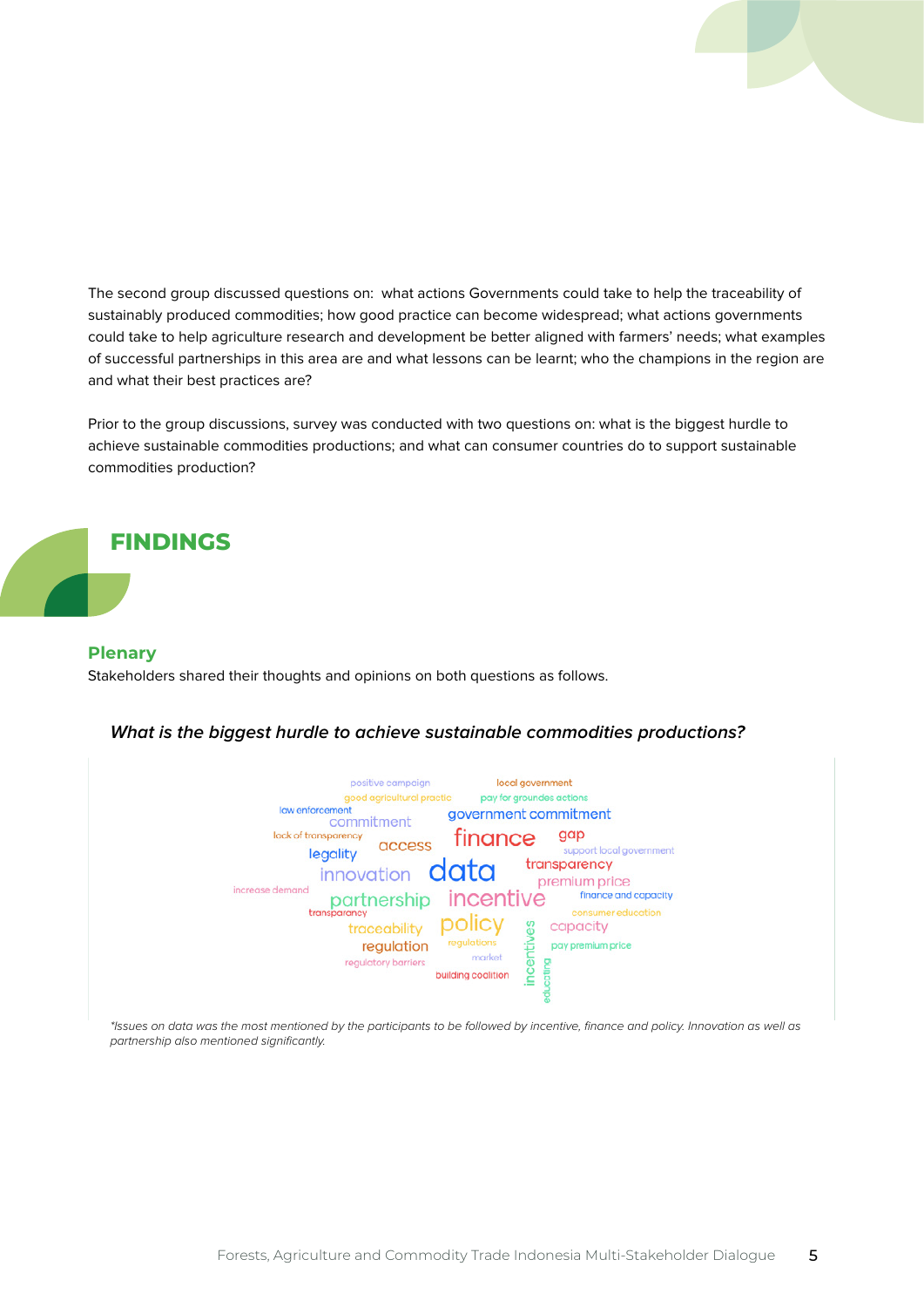### **What can consumer countries do to support sustainable commodities production?**



\* Significant participants responded that consumer countries can assist by supporting the effort to ensure traceability of the commodities, while issues of premium price, support to smallholders and transparency were mentioned next in terms of responses.

### **Group 1: Market and Trade & Smallholder Support**

All stakeholders actively share their thoughts, opinions and input to each guiding question as highlighted below:

# **What actions could Government take to increase trade in commodities that have been produced sustainably?**

During the discussion in Group 1, participants agreed that the government could support the effort by providing umbrella regulation for a better facilitation for stakeholders to achieve the market standards.

Some other participants believed that funding and other financial support are keys, especially as incentives for sustainable practices and disincentives for those unsustainable ones. Provision of more funding incentives and impact investing funds to companies with Landscape Protection Plan is also seen as a role of the government. To add to the incentives needed, some participants are of the view that incentives beyond funding are also needed including facilitation for getting the necessary permits.

Understanding that sustainability is and will be key for current and future commodities market and trading, participants saw the need for mandatory sustainability practices, similar to ISPO for palm oil, not only for companies but also for smallholders as important part of the supply chain.

Creation of demand for sustainable commodities can be part of the government support to this effort. Such demand creation can be done domestically through mandatory procedures mentioned earlier as well as government to government process for increasing international trading.

### **What are examples of good practice and learning?**

Participants responded to this question with some good practices in Indonesia, including good implementation of SVLK and ISPO as well as IDH-PPI. Some others also mentioned the need to learn for implementation of other activities and efforts such as training, verification of no deforestation (i.e. NDPE) and verification of any certified products in general.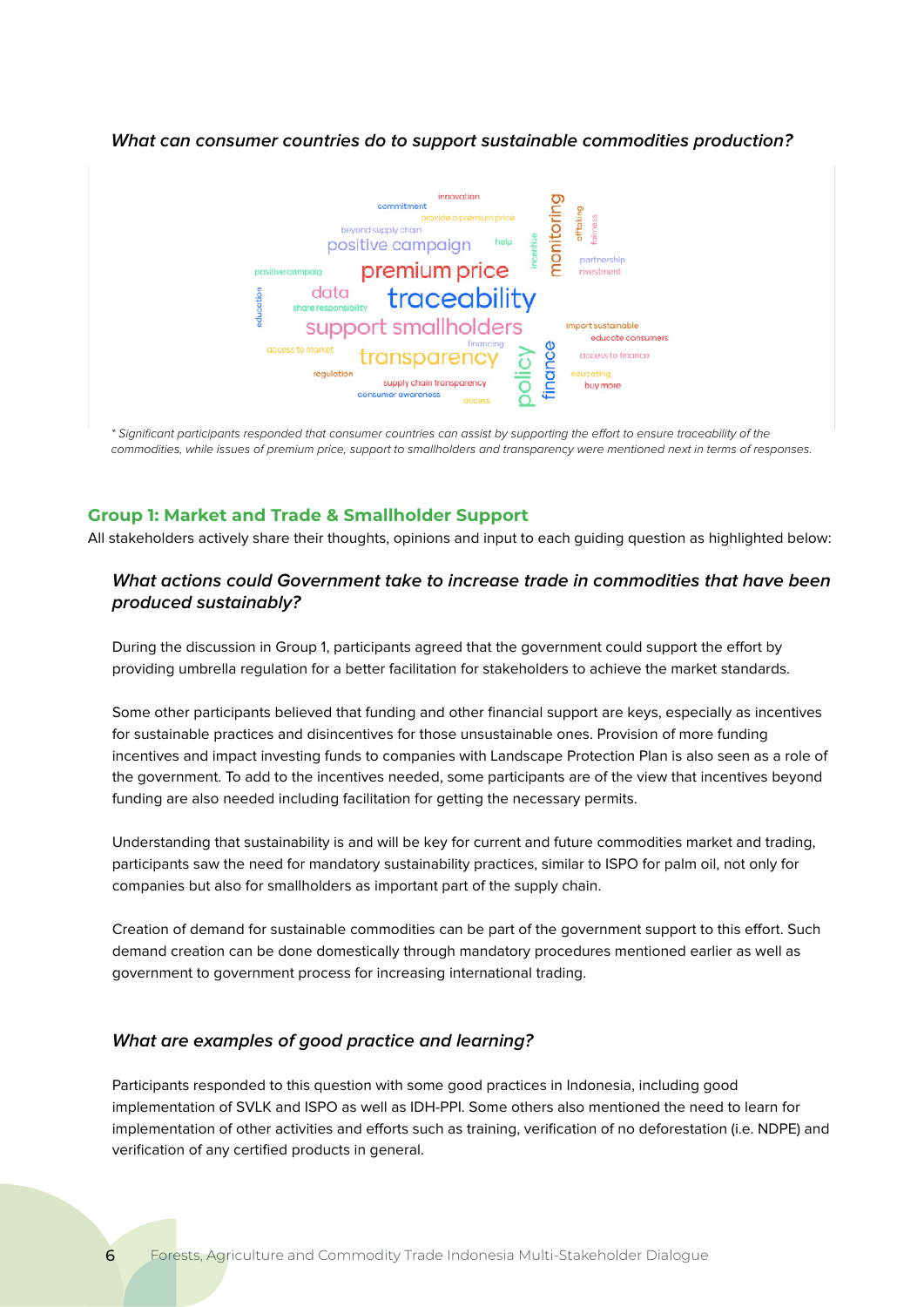Shared cost of sustainability and green investment were mentioned by some participants, which was also raised and discussed during the 10 March session. The provision of green investment and sharing of cost of sustainability will lessen the burden on the supply side, especially for the smallholders and growers. Premium price was also mentioned, and it is aligned with shared cost. However, participants were also discussed about the effectiveness of premium price only to the overall cost.

It was agreed that application of premium cost for sustainable commodities should not be a stand-alone effort, combining premium price with a certainty from the off-taker side can be one of the approaches. Another participant mentioned that what is needed is social commensurate efforts to create more demand for sustainable products. One key issue with ensuring sustainable products is the gap between the existing supply and limited demand, which will lead to lower price and more burden to the producers. It is important to ensure that sustainable products can all be absorbed by the market; and this can only happen when higher demand can be created.

Another good practice and learning is an initiative that to business models for farmers or small-scale suppliers that lead to increase revenue and in return getting access to finance and market. To have such models works, collaboration with multi stakeholders is important.

# **What measures are needed to support smallholders to transition to climate resilient agriculture?**

Participants agreed that there is a need for provision of basic needs especially for smallholders, including of good seedlings, access to financial mechanism, access to know-how and technology for sustainable farming, including training and country wide agriculture extension services.

The issue of premium price came up again as a mean to support smallholders for adopting climate resilient agriculture. Strengthening and empowering smallholders were also mentioned by participants, which can be done through regular training complemented with better and environmentally friendly agriculture techniques and technologies, access to know-how and relevant and appropriate technologies, as well as access to funding. One participant raised the need for a farmer business model that is equipped with internal control system, financial know-how and capacity.

Another suggestion is to provide smallholders with a better internet access, which consider as a way to get better information as well as to allow for access to training.

One participant raised that yield intensification should be the first step in supporting smallholders to do sustainable practices. Another participant added the need to have a country wide agriculture extension services, to directly interact with smallholders in the field.

Again, incentives and disincentives were raised by participants as part of the efforts to support smallholders. There is also a need to have local banks to join hands in financing smallholders. There was also a suggestion to establish group arrangement among the smallholders for shared conservation areas.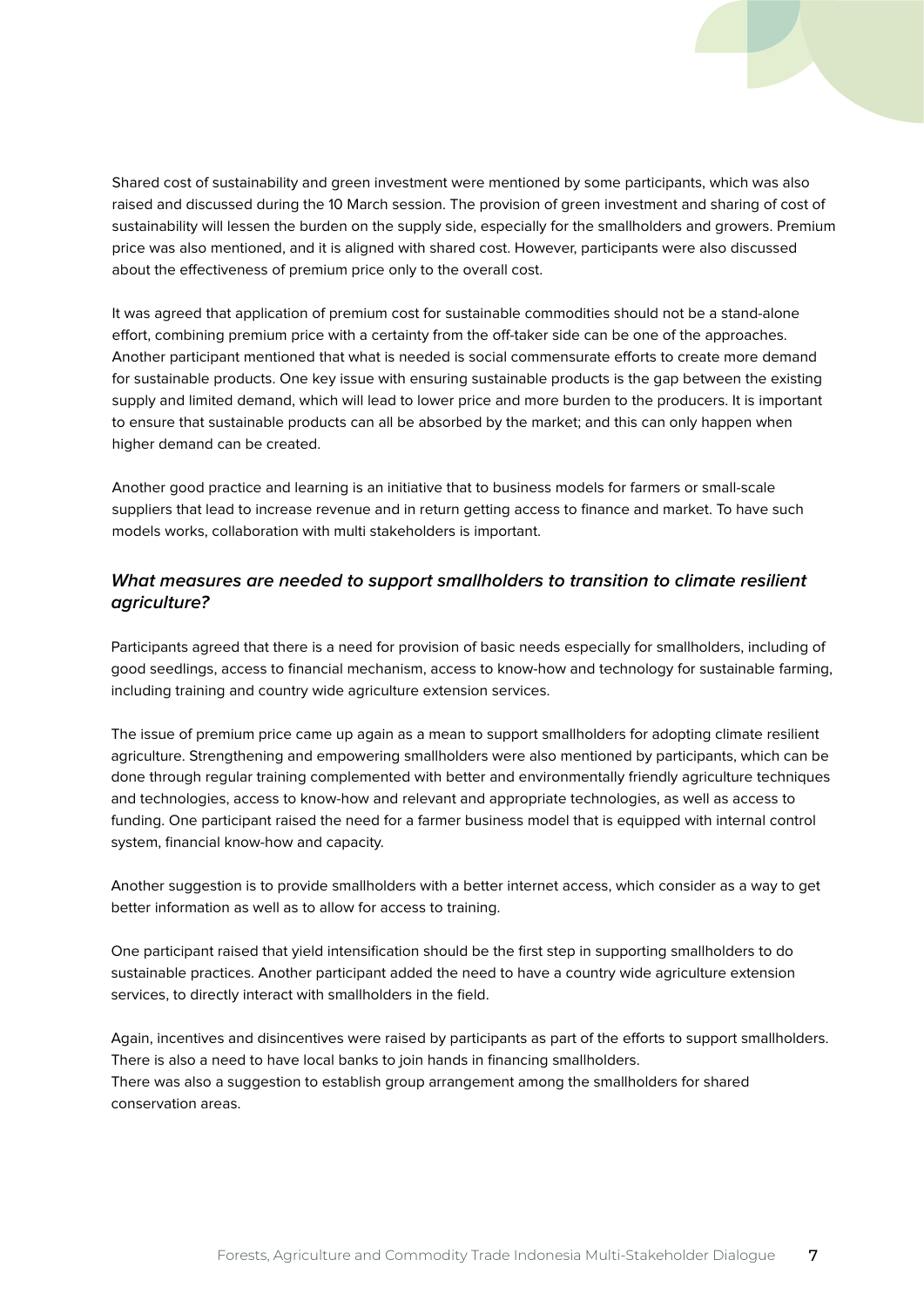### **What would a good model look like and how could it be taken to scale?**

One of good models raised in the discussion was a model that links upstream (smallholders and small suppliers) with off-takers (guarantee off-taking) and investors/financiers with the oversight of local government. Leaderships by local government by issuing local government policies and regulations, which can be assurance for long-term commitment. At the national level, such commitment can be put as a law to support sustainable practices. The existence of such policies and regulations will play significant role as a framework for a good model as mentioned previously.

One participant raised an interesting suggestion about access to financial mechanism, which mentioned that such access can be channelled through the companies who buy from smallholders. This is a form of incentives for companies that has inclusivity and Landscape Protection Plan metrics. With such financing, the producer companies can give incentives and support smallholders to do replanting and other efforts to ensure its sustainable supply chain.

Other participants mentioned the need for premium price for smallholders and off-take contract from buyer, bank aggregating finance for smallholders, CPO fund providing half as committed, local government support, and producer companies providing support for replanting, yield and quality.

There was also an interesting suggestion by one of the participants that taxes on palm oil trees that are beyond productive age should collected and the funds use to fund replanting which is a form of sustainable practice as well.

### **Who are the champions in the region and what are their best practices?**

Participants agreed that basically smallholders and farmer groups are the champion with support by company and other stakeholder related. On the other hand, big growers and processors are doing a great job in the current difficult circumstance.

The currently implemented platform in some Kabupaten, such as in Aceh Tamiang, Siak, Musi Banyuasin, and Seruyan can be regarded as champions which heavily rely on multi stakeholders involvement from smallholders, off takers, government and financiers. One important lesson learnt is the provision of policy and regulation as a form of long-term commitment and leadership of the local government. Participants agreed that champion in this case cannot be singled out as the good model has to be a good system involving multi stakeholders.

# **Group 2: Transparency & Traceability, Research & Development (Innovation & Technology)**

# **What actions could Governments take to help the traceability of sustainably produced commodities?**

During the discussion in Group 2, the government facilitates change to the existing regulatory framework that supports companies who adopt transparency on how they conduct their businesses, to be distinct from other companies that do not. Therefore, the government is challenged for managing these two ends of the spectrum and managing balanced efforts between promoting transparency and handing of legacy issues. It is a "two-way street".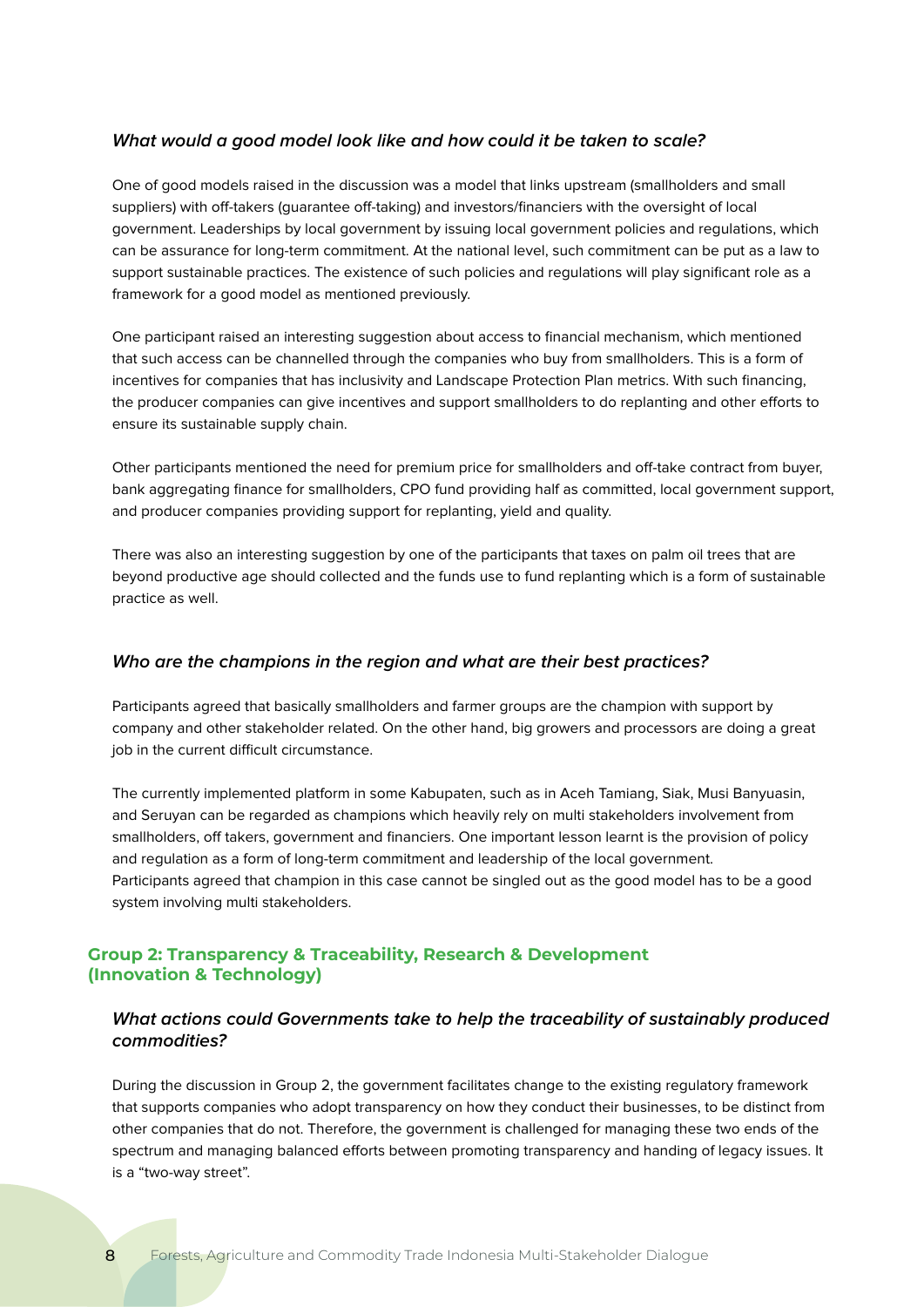The government needs to remain in a leadership role on transparency and traceability while rightly expecting that all stakeholders be constructive in adopting transparency and traceability requirements. Nevertheless, the incentive of being transparent is somewhat reputational. That is to be acknowledged of moving responsibly to the right direction and that can potentially change the current narrative which in the consumer countries perceive that such commodities are affiliated with countries that support unsustainable business practices.

The discussion raised that in support of transparency the government should intervene, increase the enforcement of the ISPO certification in the palm-oil business and that businesses themselves should also be transparent in disclosing their supply chains in support traceability so that all stakeholders clearly understand the complex nature of supply chains in the palm-oil business. It is hoped that by taking the initial step to be transparent may create opportunities for those actors in the supply chain to transform themselves into sustainable businesses.

The government has taken effort to promote transparency through various tools, ISPO (amongst many) and further needs to ensure that enforcement is in place.

The government needs to protect companies who comply transparency requirements from any misuse of such information.

# **Who are the front runners in the region and what are their best practices?**

A good example like in Malaysia has set a best practice in the region for publishing their publicly accessible, downloadable data of RSPO members' concession maps, a policy which was provided and implemented since last year.

One of the NGO participant facilitates a collaboration with a state-owned company located in Siak Regency to develop a platform to trace supply chain of commodities from the farms all the way to the end buyer, with a good balance between privacy and transparency of data sharing. However, there still been observed that independent smallholders have yet to be covered in the large companies' sustainability systems and therefore a form of a "universal traceability system" can also be applied to independent smallholders, noting that they are a significant part of the industry (approximately 2 million smallholders) and therefore more attention and involvement be provided for the smallholders on transparency and traceability.

# **What actions could governments take to help agriculture research and development be better aligned with farmers' needs?**

The Ministry of Education & Culture is currently managing Rp250 billion budget for research grants in support of research collaborations between higher education institutions with the private sectors (industry). It may be best if also directed to specific topics for example on the governance of supply chains in the commodity sector.

Promote a "South-South" collaboration in research, imperative for governments and companies to co-invest in R&D in anticipating the medium and long term problem of food security.

Protect proprietary rights resulted from higher education institutions-private sector research collaborations.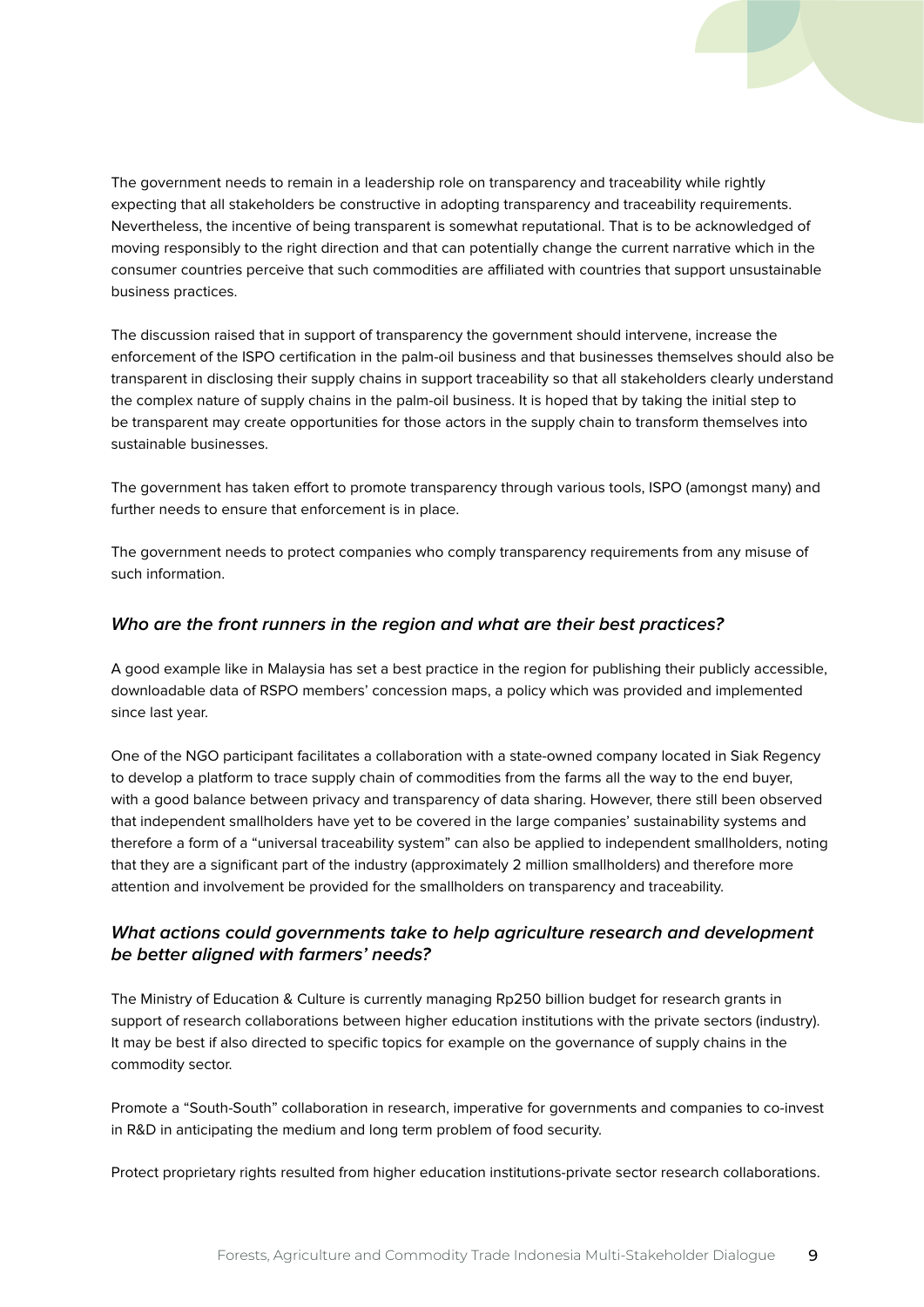With regards to innovation in monitoring beyond the yield improvements, it is about providing actionable data for effective monitoring of the development of the plantation, and this will be a mammoth, joint task to be scaled up and reach mid-size and smallholders.



#### **• Support from Government of the Producing Country**

Both national and local governments have played significant role, and this can be strengthened through policies and regulations, including umbrella regulation for better facilitations for growers and companies to achieve the required standard by international market. Issuance of regulations will indicate long-term commitment from the government. Incentives, both in terms of financial and access to technologies and know-how as well as access to market, are seen to be important part of government's role to support relevant stakeholders.

#### **• Support to Smallholders**

**RECOMMENDATIONS**

Smallholders as part of the supply chain in this trading will need to be supported and empowered. Support to smallholders on their basic needs for sustainable farming can be done through provision and access to good seedlings, access to financing mechanism, access to know-how and technology for sustainable farming, including training and country wide agriculture extension services. Premium price for smallholders and off-take contract from buyer will help smallholder to operate in a more sustainable manner. Incentives and support for replanting can be provided by producer companies to ensure its sustainable supply chain.

#### **• Need for Sharing of Responsibility**

Sharing of responsibilities is key, not only between governments involved in international trading but also domestically amongst different actors in the producing country, be it central government, local governments, growers, buyer companies and other actors including local communities.

### **• Multi Stakeholder Involvement**

A model that links upstream (smallholders and small suppliers) with off-takers (guarantee off-taking) and investors/financiers with the oversight of local government has been implemented in some Kabupaten, such as in Aceh Tamiang, Siak, Musi Banyuasin, and Seruyan. One important lesson learnt is the provision of policy and regulation as a form of long-term commitment and leadership of the local government.